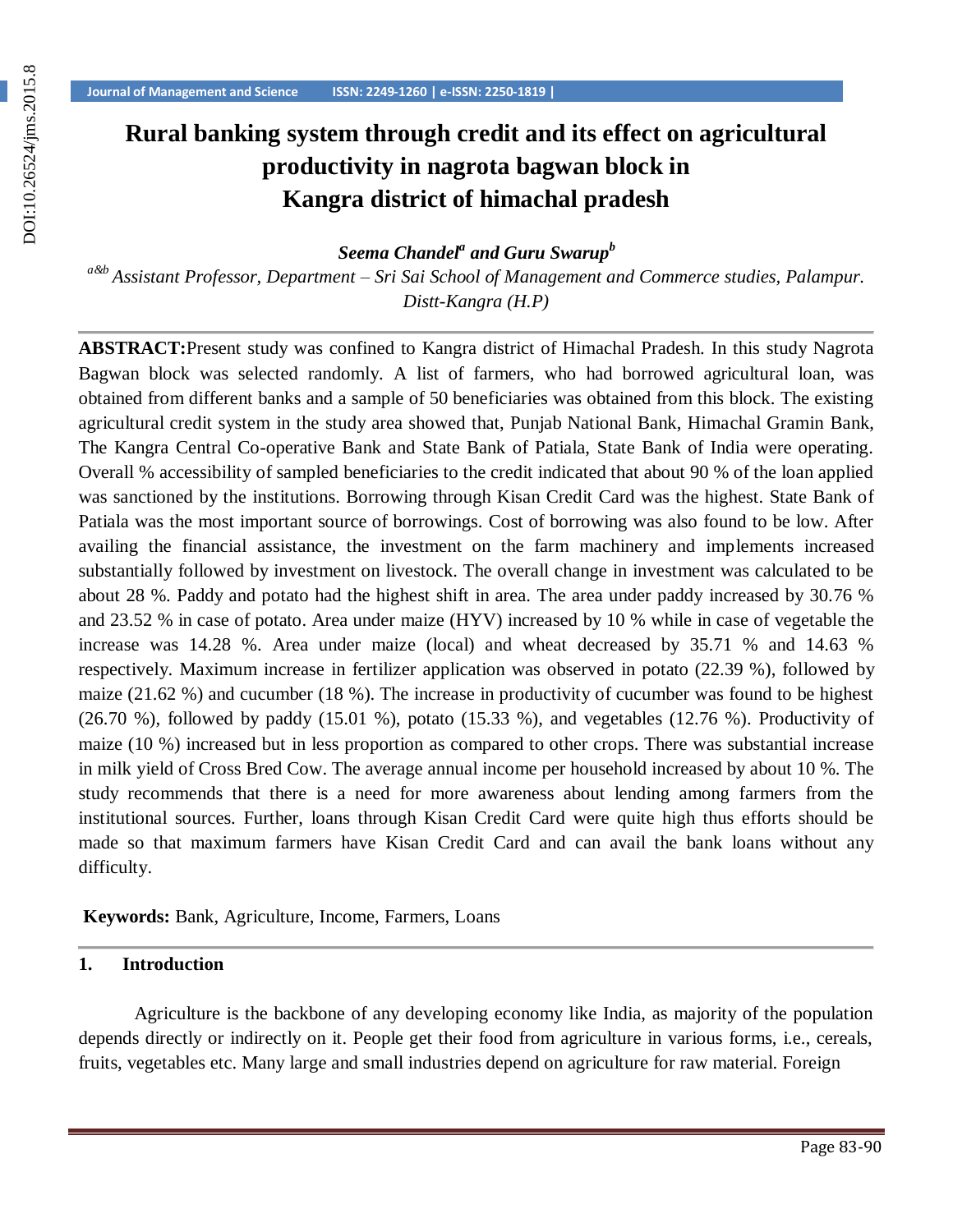trade also depends upon agriculture. Thus, the key issue is that the development of agriculture is a must for the growth of the Indian economy.

Credit is a sub-component of the total investment made in agriculture. The investment comes from a basket of sources – ranging from non-monetized investments such as the farmer's labor, saved seeds, use of local resources for pest control and fertilizers; and monetized investment that includes both the savings of the agriculturist and borrowings. Borrowings could in fact be from multiple sources in the formal and informal space.

The rural credit delivery system faces serious challenges with the rising cost of credit, tight liquidity, poor loan recovery due to write off of agricultural over dues and slowing of credit off-take. System has been concentrating either on poverty alleviation or financial inclusion. Various institutions have been set up at times without dwelling deep into causes for failure of earlier institutions. However, the levels of financial exclusion remain high in both urban and rural areas for the poor. The All India Debt and Institutional Survey Report 2002, states that 13.4 % of rural households are indebted to institutional sources, while another 15.5 % are indebted to non-institutional sources. The need of the hour is to ensure financial inclusion to all eligible for bank account and provide financial services as required in rural areas (Anonymous, 2009).

The rural credit system has evolved over the last six decades. During this course, the system witnessed many reforms mainly as the outcome of recommendations of various committees and expert groups appointed by the government of India and the RBI from time to time. The agricultural credit system received its first and significant policy direction from All India Rural Committee (AIRC) which recognized the existence of cooperative structure and recommended state financial support for its strengthening. The other major development in agricultural credit from the supply side were the establishment of RRBs in the year 1975, establishment of NABARD in the year 1982 and the ongoing financial sector reforms since 1992 to supplement institutional mechanism. Agricultural credit is disbursed through a multi-agency network consisting of Cooperatives, Commercial Banks and Regional Rural Banks (RRBs) etc.

The rural credit and saving facilities enable farmers to invest in land improvement or agriculture technologies such as high yielding seeds, fertilizers, plant protection measures etc. Thus, the households with improved access to credit are better able to adopt technology to enhance the farm income and employment.

The present study was thus, conducted with the following objectives.

**2. Objective of the study:** The paper is attempted with the objective to examine the impact of credit on farm productivity in study area.

#### **3. Review of Literature:**

Mishra (2005) studied impact of agricultural credit in his study 'Impact of institutional finance on farm income and productivity: A case study of Orissa'. The results revealed that among all the institutional agencies the role of co-operatives was quite commendable having the share of 39.53 % followed by commercial banks (19.83 %) and Regional Rural Banks with 6.91 %. Study also revealed that 20.38 % of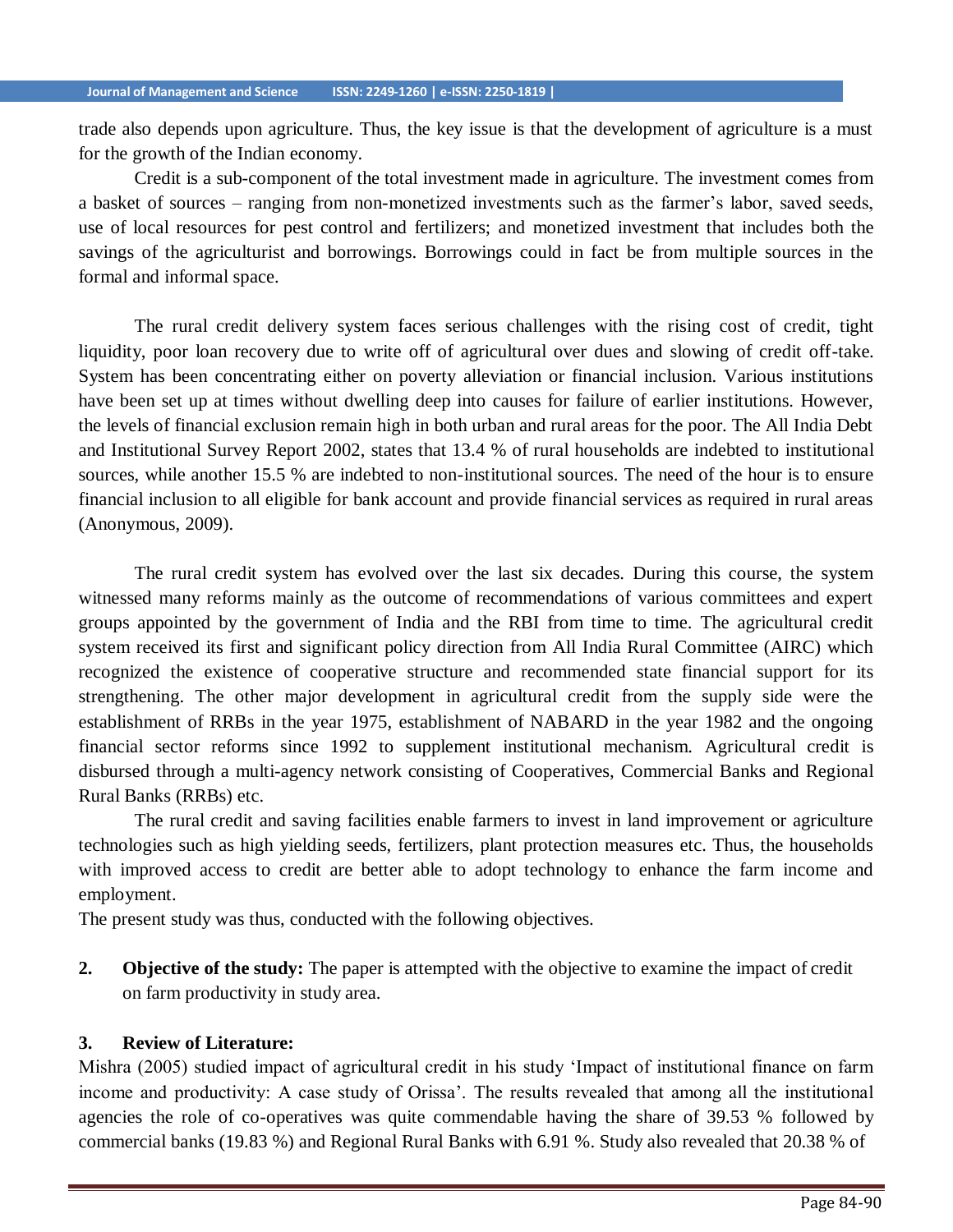the short term credit and 20.55 % of long term credit were diverted for unproductive purpose. Also the increased in yield of borrowing farms was due to use of credit financed inputs.

Sharma *et al.* (2007) studied credit accessibility in their study 'Access to credit- A study of hills farms in Himachal Pradesh.' The study showed that credit was very low in absolute terms which might be because the farmers had small holdings and thus borrowings for machinery etc. were avoided. Among noninstitutional sources, moneylenders had no role to play. Contribution of friends/ relatives was found to be significant. Among agricultural loan, crop production loan for seed, fertilizer etc. was found to be important. Among social factors, formal education was found to be important in enhancing the probability of being a borrower. Also farm size and non-farm income played a vital role in borrowing behaviour.

Ray (2007) studied credit in his study 'Economics of change in cropping pattern in relation to credit: A Micro level study in West Bengal'. In the study both primary and secondary data related to area under crop, credit etc. were used. Analysis of data revealed that the credit availability from both institutional and non-institutional sources made a significant contribution on the change in the cropping pattern. But the impact of credit availability on cropping pattern had been more significant in case of smaller size of land holding. Again the profitability was also higher in the case of small and marginal farmers. The change in cropping pattern made a significant impact on the employment generation.

#### **4. Research Methodology**

Present study was confined to Kangra district of Himachal Pradesh. Out of 12 developmental blocks in the district one block viz. Nagrota Bagwan was selected randomly. Punjab National Bank, State Bank of Patiala, Himachal Gramin Bank and The Kangra Central Co-operative Bank were considered as there was only one branch of each bank in the selected block. The other banks operating in this block did not provide the list of beneficiaries. A list of farmers, who had borrowed agricultural loan, was obtained from these sources. As per the information provided by these banks, fifty beneficiaries were taken. Both primary and secondary data were collected for the present investigation. The primary data was collected through set of 50questionnaire's and secondary data was collected through published books and reports. Secondary information related to total agricultural loan advances of 2011-12 and for the period of 2010- 12, loan outstanding, over dues, total amount repaid, etc., were collected from different bank branches. The primary data as per the requirement of the objectives of the study has been analyzed with appropriate methodology.

#### **5. Results/Interpretation of data**

#### **5.1 Impact of Agricultural Credit**

It is very important to analyze the magnitude and extent of benefits realized by the beneficiaries after availing financial assistance from organized institutions. The benefits realized by the beneficiaries after availing the agricultural credit have been assessed.

#### **5.2 Farm Investment**

The transformation of agriculture from subsistence to commercialization requires investment on the farm along with use of modern inputs. For this, financial institutes play a vital role in meeting the credit requirements of the farming community. Keeping this background in view, the investment pattern by the sampled beneficiaries on the farm has been assessed and presented in Table 1.1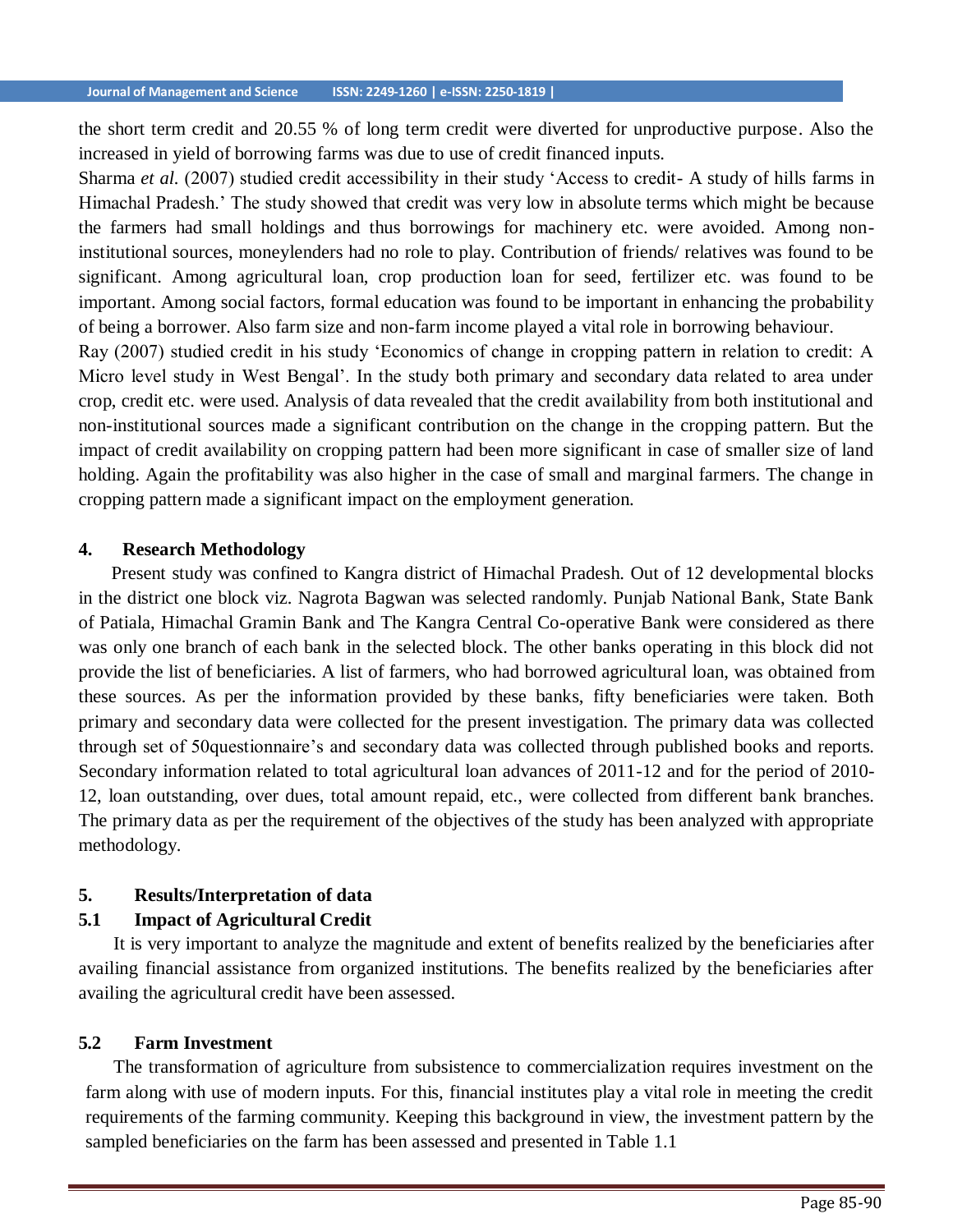|    | $(150)$ beneficial $\frac{1}{2}$ annually |              |                       |                                |  |  |  |  |  |
|----|-------------------------------------------|--------------|-----------------------|--------------------------------|--|--|--|--|--|
|    | <b>Sr.No</b> Particulars                  | Before After |                       | % change after availing credit |  |  |  |  |  |
|    | Farm buildings                            |              | 62,291 64,129         | 2.95                           |  |  |  |  |  |
| 2. | Farm machinery and implements 6,603       |              | 24,861                | 276.51                         |  |  |  |  |  |
|    | Livestock                                 |              | 11,212 14,082         | 25.59                          |  |  |  |  |  |
|    | <b>Total</b>                              |              | 80,106 1,03,072 28.66 |                                |  |  |  |  |  |

**Table 1.1 Impact on agricultural credit on investment pattern by sampled beneficiaries (Rs/beneficiary/annum)**

Source: Field Survey, 2013-14

An examination of the table reveals that after availing the financial assistance, the investment on the farm machinery and implements increased substantially (276.51 %) followed by investment on livestock (25.59 %). The change in farm building was found to be minimum (2.95 %). It can also be seen from the table that the overall change in investment pattern was calculated to be about 28 %.

## **5.3 Cropping Pattern**

With the availability of credit, the constraint on certain inputs like seed, fertilizer, pesticides, hired labour etc is likely to be minimized. This helps in the change in cropping pattern to maximize the income. The impact of agricultural credit on cropping pattern of the sampled beneficiaries was examined and is presented in Table 1.2.

|       |                    |            |               | beneficiaries |                                |  |  |
|-------|--------------------|------------|---------------|---------------|--------------------------------|--|--|
| Sr.No | <b>Particulars</b> |            | <b>Before</b> | After         | % change after availing credit |  |  |
| 1)    | Paddy              |            | 0.13          | 0.17          | 30.76                          |  |  |
| 2)    | Maize              |            |               |               |                                |  |  |
|       | $\mathbf{i}$       | Local      | 0.14          | 0.09          | $-35.71$                       |  |  |
|       | $\mathbf{ii}$      | <b>HYV</b> | 0.10          | 0.11          | 10.00                          |  |  |
| 3)    | Wheat              |            | 0.41          | 0.35          | $-14.63$                       |  |  |
| 4)    | Cucumber           |            | 0.03          | 0.03          |                                |  |  |
| 5)    | Potato             |            | 0.17          | 0.21          | 23.52                          |  |  |
| 6)    | Others*            |            | 0.21          | 0.24          | 14.28                          |  |  |

**Table 1.2 Impact of agricultural credit on area under different crops grown by the sampled**

\*including cabbage, cauliflower, frenchbean, pea, tomato, brinjal

Source: Field Survey, 2013-14

The table were shows that paddy and potato were the main crops which had the highest shift in area. The area under paddy increased by almost 30 % and in case of potato the increase was about 23 %. It can also be seen that area under maize (HYV) increased by 10 % while in case of vegetable the increase was 14.28 %. The table further shows that area under maize (local) in *kharif* season decreased by almost 35 %, while the fall in area under wheat was observed to the tune of 14.63 % in *rabi* season.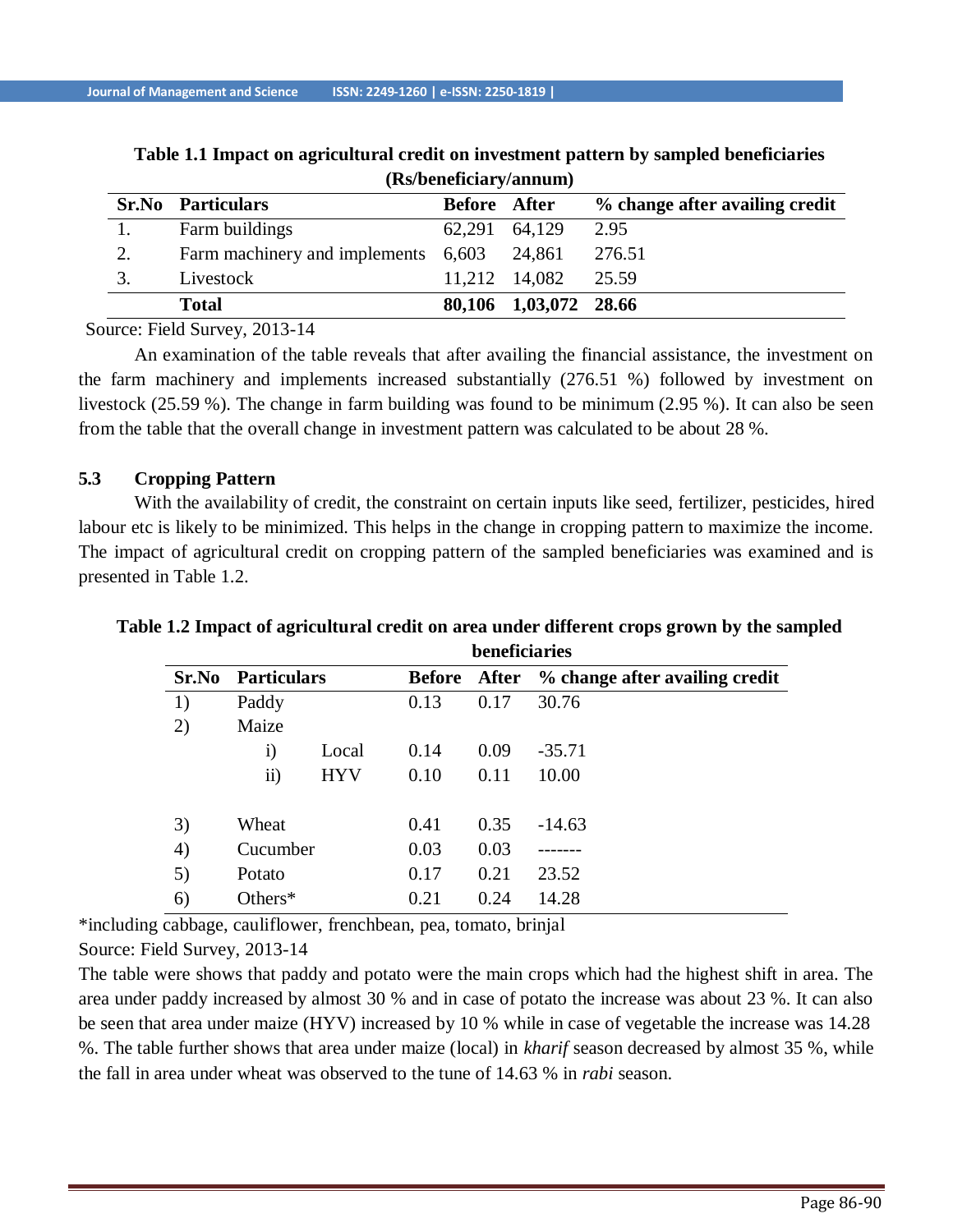## **5.4 Input Use pattern**

The impact of agricultural credit on the input use pattern by the sampled beneficiaries has been presented in Table 1.3.

| Sr.No                     | <b>Particulars</b> |     |     | Before After % change after availing credit |
|---------------------------|--------------------|-----|-----|---------------------------------------------|
| 1)                        | Paddy              | 42  | 50  | 19.05                                       |
| 2)                        | Maize              | 37  | 45  | 21.62                                       |
| 3)                        | Wheat              | 38  | 42  | 10.53                                       |
| 4)                        | Cucumber           | 39  | 46  | 17.95                                       |
| 5)                        | Potato             | 67  | 82  | 22.39                                       |
| 6)                        | Others $*$         | 29  | 33  | 13.97                                       |
| Plant protection measures |                    | 310 | 726 | 134.19                                      |
| (Rs/ha)                   |                    |     |     |                                             |

**Table 1.3 Impact of agricultural credit on input use pattern by the sampled beneficiaries Fertilizers use (Kg/ha) in terms of NPK**

\*including cabbage, cauliflower, frenchbean, pea, tomato, brinjal Source: Field Survey, 2013-14

The table reveals that maximum increase in the use of fertilizer was observed in potato (22.39 %), followed by maize (21.62 %), paddy (19.05 %), cucumber (17.95 %), and wheat (10.53 %). The increase in vegetables was estimated to be about 14 % (Fig. 3.4). It is important to note that use of plant protection measures also increased by 134.19 % after availing the agricultural credit.

#### **5.5 Input Use in Dairy**

The impact of agricultural credit on input use in dairy by the sampled beneficiaries has been presented in Table 1.4

**Table 1.4 Impact of agricultural credit on input use in diary by the sampled beneficiaries**

|    | Sr.No Input use |                       |    |    | Before After % change after availing credit |  |
|----|-----------------|-----------------------|----|----|---------------------------------------------|--|
| 1) |                 | Green fodder(kg/day)  |    |    |                                             |  |
|    | 1)              | <b>CBC</b>            | 25 | 28 | 12                                          |  |
|    | $\rm ii)$       | Local cow             | 20 | 24 | 20                                          |  |
|    | iii)            | Bullock               | 35 | 35 |                                             |  |
| 2) |                 | Dry fodder $(kg/day)$ |    |    |                                             |  |
|    | $\bf{1)}$       | <b>CBC</b>            | 15 | 20 | 33                                          |  |
|    | $\overline{11}$ | Local cow             | 15 | 15 |                                             |  |
|    | iii)            | <b>Bullock</b>        | 20 | 20 |                                             |  |

CBC-Cross Bred Cow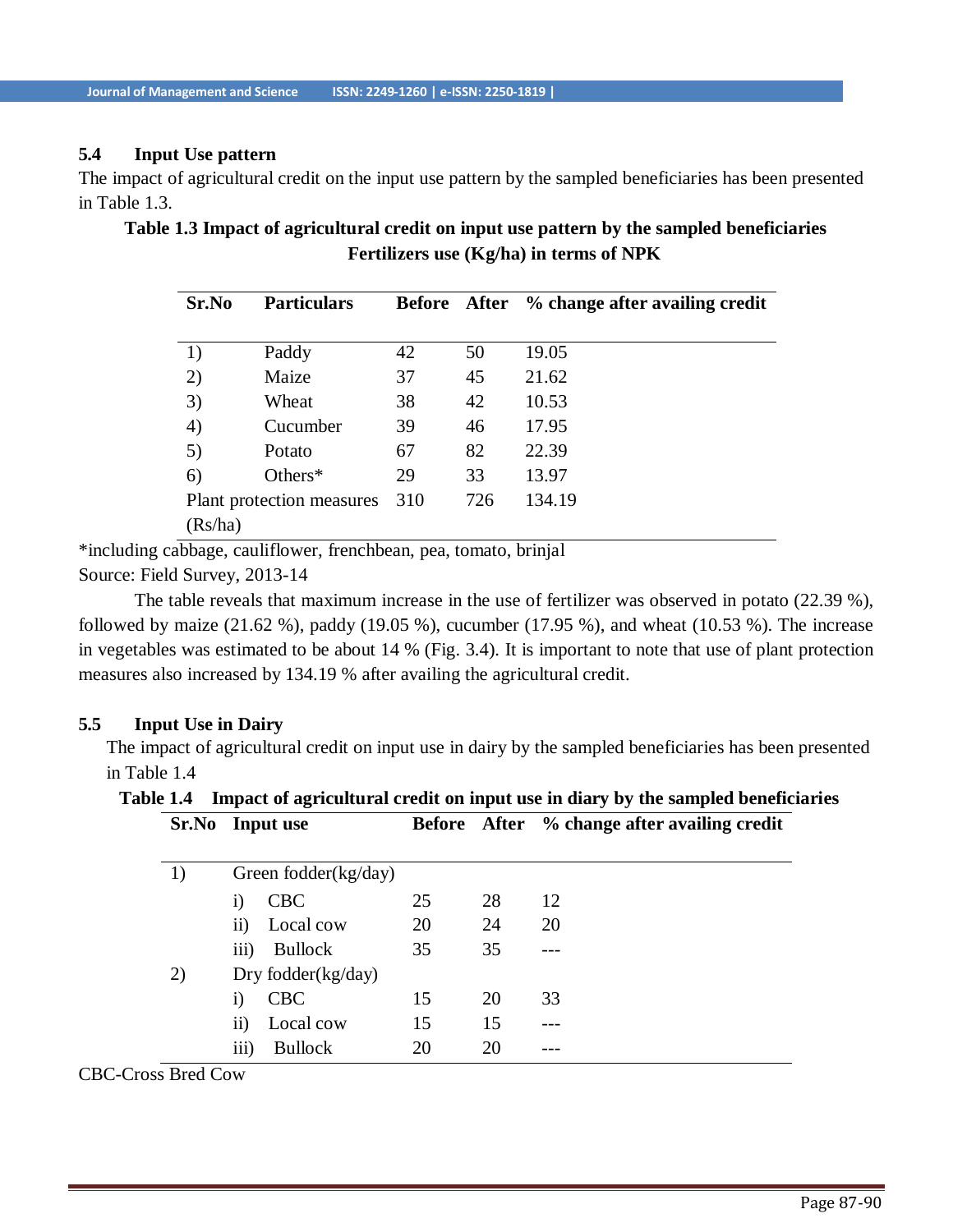It can be seen from the table that input use for Cross Bred Cow increased by 12 % in green fodder and 33 % in dry fodder. Additional quantity of green fodder was fed to local cow. However there was no change for dry fodder. No change was observed for bullocks in any one of the inputs.

#### **5.6 Productivities**

The higher use of inputs led to increase in productivities of different crops on the farm of the sampled beneficiaries. As evident from the Table 4.31 the increase in productivity of cucumber was found to be highest (26.70 %), followed by paddy (15.01 %), potato (15.33 %), and vegetables (12.76 %). Productivity of crops like maize (10 %) and wheat (1.27 %), also increased but in less proportion as compared to these crops. There was substantial increase in milk yield of Cross Bred Cow.

|    | Sr.No Particulars              |                      |      | Before After % change after availing credit |  |  |
|----|--------------------------------|----------------------|------|---------------------------------------------|--|--|
|    |                                |                      |      |                                             |  |  |
| 1) | Crops(Kg/ha)                   |                      |      |                                             |  |  |
|    | i) Paddy                       | 1,239 1,425 15.01    |      |                                             |  |  |
|    | ii) Maize                      |                      |      |                                             |  |  |
|    | a) Local 2,233 2,371 6.18      |                      |      |                                             |  |  |
|    | b)                             | HYV 3,607 3,766 4.40 |      |                                             |  |  |
|    | iii) Wheat                     | 1,492 1,551 1.27     |      |                                             |  |  |
|    | iv) Cucumber 5,936 6,846 26.70 |                      |      |                                             |  |  |
|    | v) Potato                      | 4,538 5,750 15.33    |      |                                             |  |  |
|    | vi) Others $*$                 | 3,550                |      | 4,003 12.76                                 |  |  |
| 2) | Diary(Its/day)                 |                      |      |                                             |  |  |
|    | i) CBC                         | 4.42                 | 6.55 | 48.19                                       |  |  |
|    | ii) Local cow                  | 3.33                 | 3.88 | 16.51                                       |  |  |

# **Table 1.5 Impact of agricultural credit on productivity of different enterprises**

\*including cabbage, cauliflower, frenchbean, pea, tomato, brinjal Source: Field Survey, 2013-14

# **5.7 Farm Income**

The short term objective of the farmer is to increase farm income. With the help of farm credit the immediate benefit to be examined is the change in household income. The household income before and after availing the credit was studied and is presented in Table 1.6.

#### **Table 1.6 Purpose-wise impact of agricultural credit on farm income of the sampled beneficiaries**

|    | Sr. No Purpose                  | <b>Before</b> | After                  | % change after availing credit |
|----|---------------------------------|---------------|------------------------|--------------------------------|
|    | Crops                           | 15,882        | 19,398                 | 22.13                          |
| 2) | Dairy                           | 21,368        | 25,297                 | 18.38                          |
| 3) | Business/Shop                   | 1,380         | 1,380                  |                                |
| 4) | Service/Pension                 | 1,04,640      | $1,04,640$ ---         |                                |
| 5) | Hiring out of machinery $1,145$ |               | 8,050                  | 803.00                         |
|    | Total                           |               | 1,44,415 1,58,765 9.93 |                                |
|    |                                 |               |                        |                                |

Source: Field Survey, 2013-14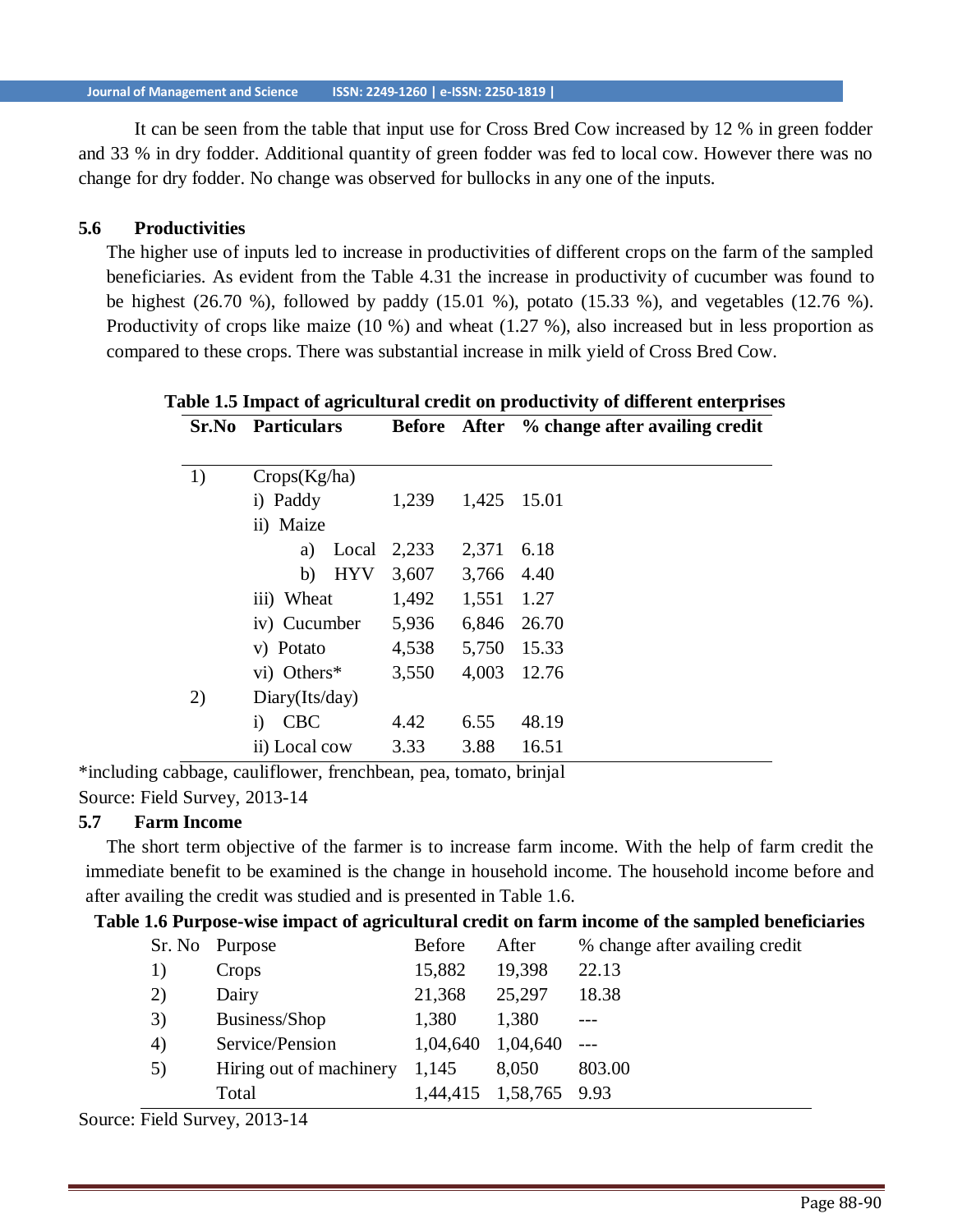An examination of the table reveals that the average annual income per household increased by about 10 %. Hiring out of machinery led to substantial increase in income. In case of crops the increase was to the tune of 22 % as against 18 % in dairy. Since the credit was for agricultural purposes thus, there was no change in income for business as well as service.

#### **5.8 Factor Affecting Loan Borrowed: Results of Regression Analysis**

To quantify different factors affecting the amount of the loan borrowed, linear regression analysis was applied. The loan borrowed (short term) was treated as a dependent variable since the observations on medium and long term loan were very low. The independent variables considered included age of head of the family, educational qualification of the head of the family, farm income, non-farm income, and dummy for caste. The results of regression analysis are presented in Table 1.7a.

| <b>Variables</b>                | <b>Coefficients</b> | <b>Standard error</b> |
|---------------------------------|---------------------|-----------------------|
|                                 |                     |                       |
| Constant                        | $-33245.40$         | 15344.23              |
| Age of the head of the family   | 722.07*             | 278.15                |
| Education of head of the family | 4753.57*            | 2351.35               |
| Farm income                     | $0.43*$             | 0.18                  |
| Non-farm Income                 | 0.02                | 0.06                  |
| Dummy for caste                 | 6287.49             | 4728.62               |
| (SC/ST 1, otherwise zero        |                     |                       |
| Dummy for caste                 | $-4540.10$          | 5193.03               |
| OBC 1, otherwise zero           |                     |                       |
| Adjusted $R^2$                  | 0.42                |                       |
| F value                         | 7.23                |                       |
| N                               | 38                  |                       |

# **Table 1.7a Factors affecting loan borrowed: Results of regression analysis Variables Coefficients Standard error**

Figure marked by \*denote significance level at 0.05 level of probability

Results showed that the age, education of head of the family and farm income had positive and significant effect on credit. Adjusted  $R^2$  was estimated to be 0.42. It is important to note that caste had no role in the borrowings behavior of the sampled households.

There are number of factors which affect the farm income. The crop wise analysis has been done separately but here the interest was to examine the effect of farm credit on farm income. Thus, the regression analysis was conducted between farm income and credit borrowed. The results are shown in Table 1.7b